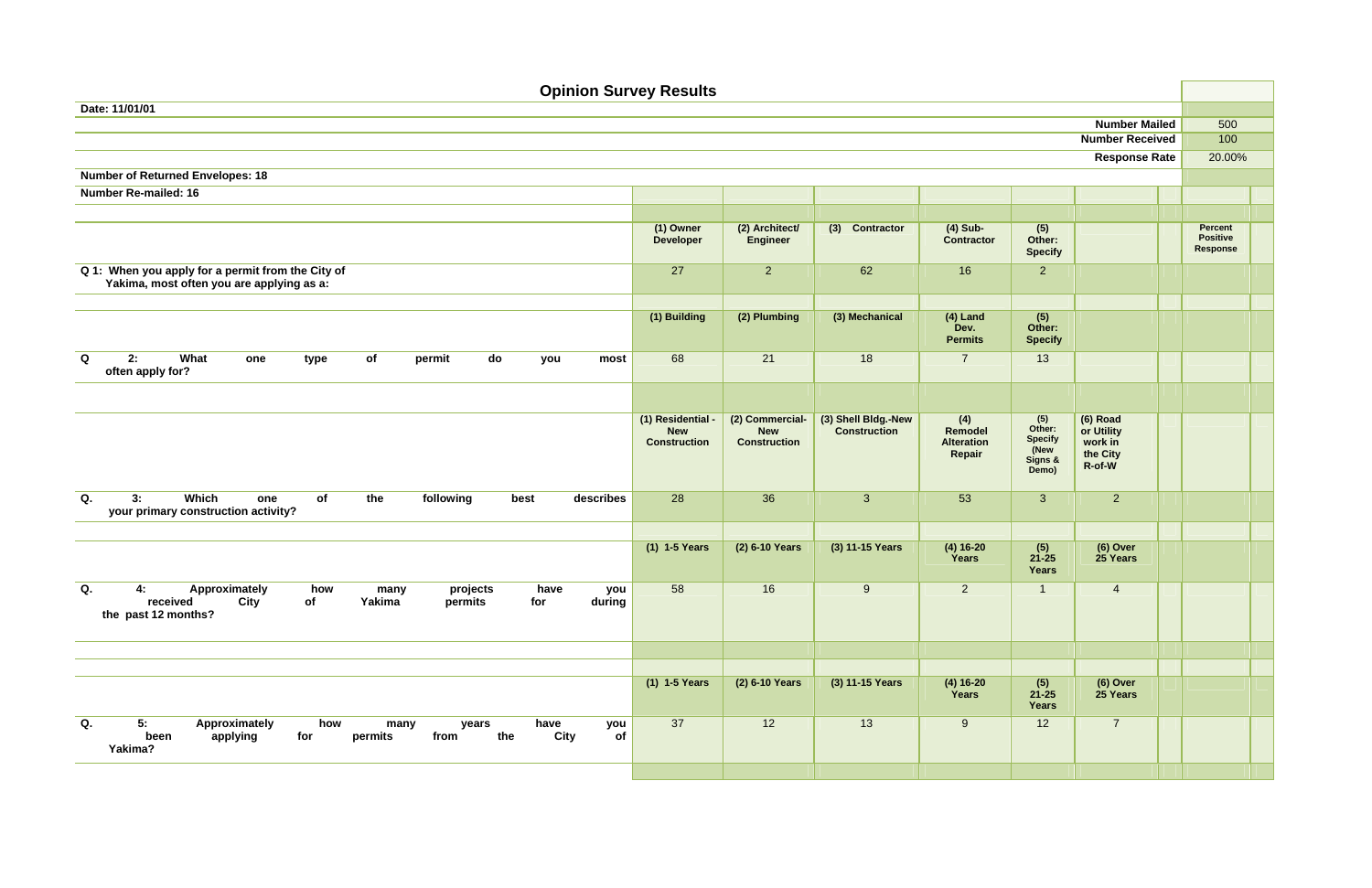|                                                                                                                                                                                | (1) Never                     | (2) Rarely                         | (3) Sometimes            | (4)<br>Frequently                                | $(5)$<br>Always                 |  |     |
|--------------------------------------------------------------------------------------------------------------------------------------------------------------------------------|-------------------------------|------------------------------------|--------------------------|--------------------------------------------------|---------------------------------|--|-----|
| Q.<br>How<br>difficulty<br>6:<br>often<br>experienced<br>have<br>you<br>understanding zoning requirements?                                                                     | 33                            | 21                                 | 16                       | $6\phantom{1}$                                   | $\overline{1}$                  |  | 70% |
|                                                                                                                                                                                |                               |                                    |                          |                                                  |                                 |  |     |
|                                                                                                                                                                                | (1) Confusing/<br>conflicting | (2) Inadequately<br>prepared plans | (3) Lack of<br>Knowledge | (4)<br><b>Disagree</b><br>on Inter-<br>pretation | (5)<br>Other:<br><b>Specify</b> |  |     |
| If Ever: what was the cause of the difficulty?                                                                                                                                 | 20                            | $6\phantom{1}$                     | $6\overline{6}$          | 15                                               | $2^{\circ}$                     |  |     |
|                                                                                                                                                                                |                               |                                    |                          |                                                  |                                 |  |     |
|                                                                                                                                                                                | (1) Never                     | (2) Rarely                         | (3) Sometimes            | (4)<br>Frequently                                | (5)<br><b>Always</b>            |  |     |
| How<br>difficulty<br>Q.<br>7:<br>often<br>experienced<br>have<br>you<br>understanding building code requirements?                                                              | 24                            | 31                                 | 23                       | 8                                                | $\overline{1}$                  |  | 63% |
|                                                                                                                                                                                |                               |                                    |                          |                                                  |                                 |  |     |
|                                                                                                                                                                                | (1) Confusing/<br>conflicting | (2) Inadequately<br>prepared plans | (3) Lack of<br>Knowledge | (4)<br><b>Disagree</b><br>on Inter-<br>pretation | (5)<br>Other:<br><b>Specify</b> |  |     |
| If ever, What was the cause of the difficulty?                                                                                                                                 | 22                            | $6\phantom{1}$                     | $8\phantom{1}$           | 24                                               | 5 <sup>5</sup>                  |  |     |
|                                                                                                                                                                                |                               |                                    |                          |                                                  |                                 |  |     |
|                                                                                                                                                                                |                               |                                    |                          |                                                  |                                 |  |     |
|                                                                                                                                                                                | $(1)$ Poor                    | $(2)$ Fair                         | $(3)$ Good               | (4) Very<br>Good                                 |                                 |  |     |
| <b>City</b><br>Q.<br>How<br>the<br>of<br>Yakima<br>8:<br>well<br>does<br>communicate<br>is<br>required<br>what<br>to<br>apply for a building permit?                           | $\mathbf{3}$                  | 9                                  | 35                       | 40                                               |                                 |  | 86% |
|                                                                                                                                                                                |                               |                                    |                          |                                                  |                                 |  |     |
|                                                                                                                                                                                | $(1)$ Poor                    | $(2)$ Fair                         | $(3)$ Good               | (4) Very<br>Good                                 |                                 |  |     |
| Q.<br>How<br>information<br><b>9a:</b><br>well<br>able<br>to<br>get<br>are<br>you<br>the<br>City<br>Yakima<br>the<br>from<br>of<br>on<br>status<br>of your permit application? | $\overline{1}$                | 8 <sup>°</sup>                     | 32                       | 43                                               |                                 |  | 89% |
|                                                                                                                                                                                |                               |                                    |                          |                                                  |                                 |  |     |
|                                                                                                                                                                                | $(1)$ Poor                    | $(2)$ Fair                         | $(3)$ Good               | (4) Very<br>Good                                 | (5)<br>Other:<br><b>Specify</b> |  |     |
| 9b: How reliable was the information?                                                                                                                                          | $\overline{2}$                | $6\overline{6}$                    | 29                       | 32                                               | $\overline{1}$                  |  | 87% |
|                                                                                                                                                                                |                               |                                    |                          |                                                  |                                 |  |     |
|                                                                                                                                                                                |                               |                                    |                          |                                                  |                                 |  |     |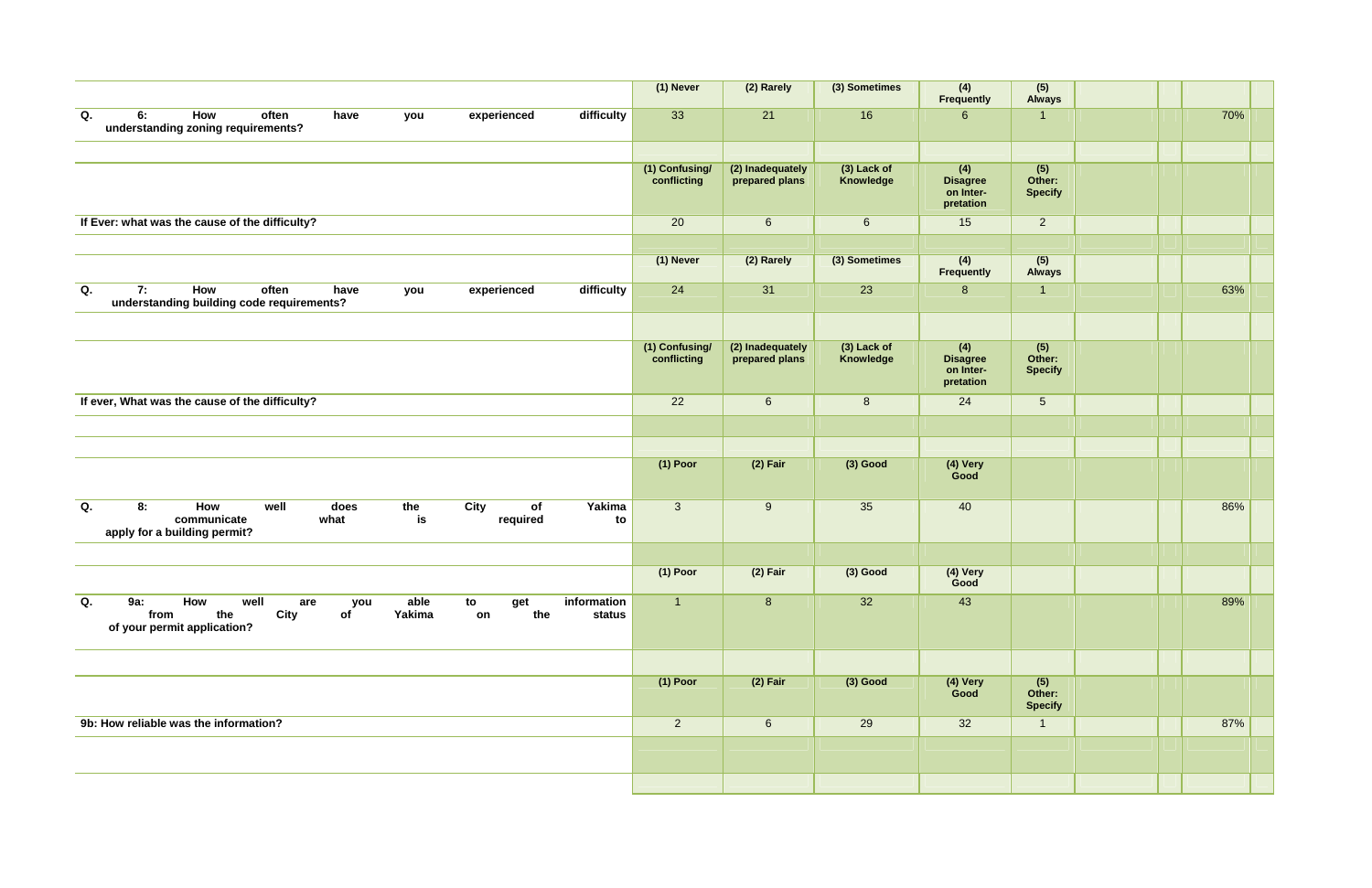|                                                                                                                                                                  | (1) Never      | (2) Rarely     | (3) Sometimes | (4)<br>Frequently        | $(5)$<br>Always      |  |     |
|------------------------------------------------------------------------------------------------------------------------------------------------------------------|----------------|----------------|---------------|--------------------------|----------------------|--|-----|
| Q. 10: How often have you been allowed to use an<br>"acceptable alternative" to a<br>provision?<br>code                                                          | 13             | 17             | 36            | $\overline{7}$           | $\overline{1}$       |  | 50% |
|                                                                                                                                                                  |                |                |               |                          |                      |  |     |
|                                                                                                                                                                  | $(1)$ Yes      | $(2)$ No       |               |                          |                      |  |     |
| If Ever:                                                                                                                                                         | 30             | 18             |               |                          |                      |  |     |
|                                                                                                                                                                  | (1) Never      | (2) Rarely     | (3) Sometimes | (4)<br><b>Frequently</b> | (5)<br><b>Always</b> |  |     |
| Q.<br>11:<br>How<br>field<br>often<br>do<br>require<br>inspectors<br>you<br>Plan<br><b>Review</b><br>change<br>to<br>something<br>has approved?                  | 14             | 35             | 17            | $\overline{1}$           |                      |  | 73% |
|                                                                                                                                                                  |                |                |               |                          |                      |  |     |
|                                                                                                                                                                  | (1) Never      | (2) Rarely     | (3) Sometimes | (4)<br>Frequently        | (5)<br><b>Always</b> |  |     |
| Q.<br>12:<br>field<br>How<br>often<br>have<br>inspectors<br>required<br>significant<br>corrective<br>without<br>measures<br>a reasonably clear code requirement? | 42             | 22             | 12            | $\overline{2}$           |                      |  | 82% |
|                                                                                                                                                                  |                |                |               |                          |                      |  |     |
| If Ever:                                                                                                                                                         | $(1)$ Yes      | $(2)$ No       |               |                          |                      |  |     |
| Were such measures due to the inspector's interpretation?                                                                                                        | 26             | $\overline{1}$ |               |                          |                      |  |     |
| Were the measures consistent w/requirements on similar jobs                                                                                                      | $\,6\,$        | 19             |               |                          |                      |  |     |
| <b>Did</b><br>have<br>the<br>you<br>an<br>opportunity<br>to<br>appeal<br>inspector's decision                                                                    | 13             | 11             |               |                          |                      |  |     |
| $\blacksquare$                                                                                                                                                   |                |                |               |                          |                      |  |     |
| $\blacksquare$                                                                                                                                                   | (1) Never      | (2) Rarely     | (3) Sometimes | (4)<br>Frequently        | (5)<br><b>Always</b> |  |     |
| failed<br>Q.<br>13:<br>How<br>often<br>for<br>are<br>reasons<br>inspections<br>clearly<br>completely<br>and<br>described in writing with a code reference?       | 6              | $6\phantom{1}$ | 11            | 12                       | 29                   |  | 64% |
|                                                                                                                                                                  |                |                |               |                          |                      |  |     |
|                                                                                                                                                                  | (1) Never      | (2) Rarely     | (3) Sometimes | (4)<br><b>Frequently</b> | (5)<br><b>Always</b> |  |     |
| the<br>14:<br><b>Does</b><br>City<br>Yakima<br>Q.<br>of<br>show<br>time<br>on<br>up<br>for scheduled inspections?                                                | $\overline{1}$ |                | 9             | 37                       | 35                   |  | 88% |
|                                                                                                                                                                  |                |                |               |                          |                      |  |     |
|                                                                                                                                                                  | (1) Never      | (2) Rarely     | (3) Sometimes | (4)<br>Frequently        | (5)<br><b>Always</b> |  |     |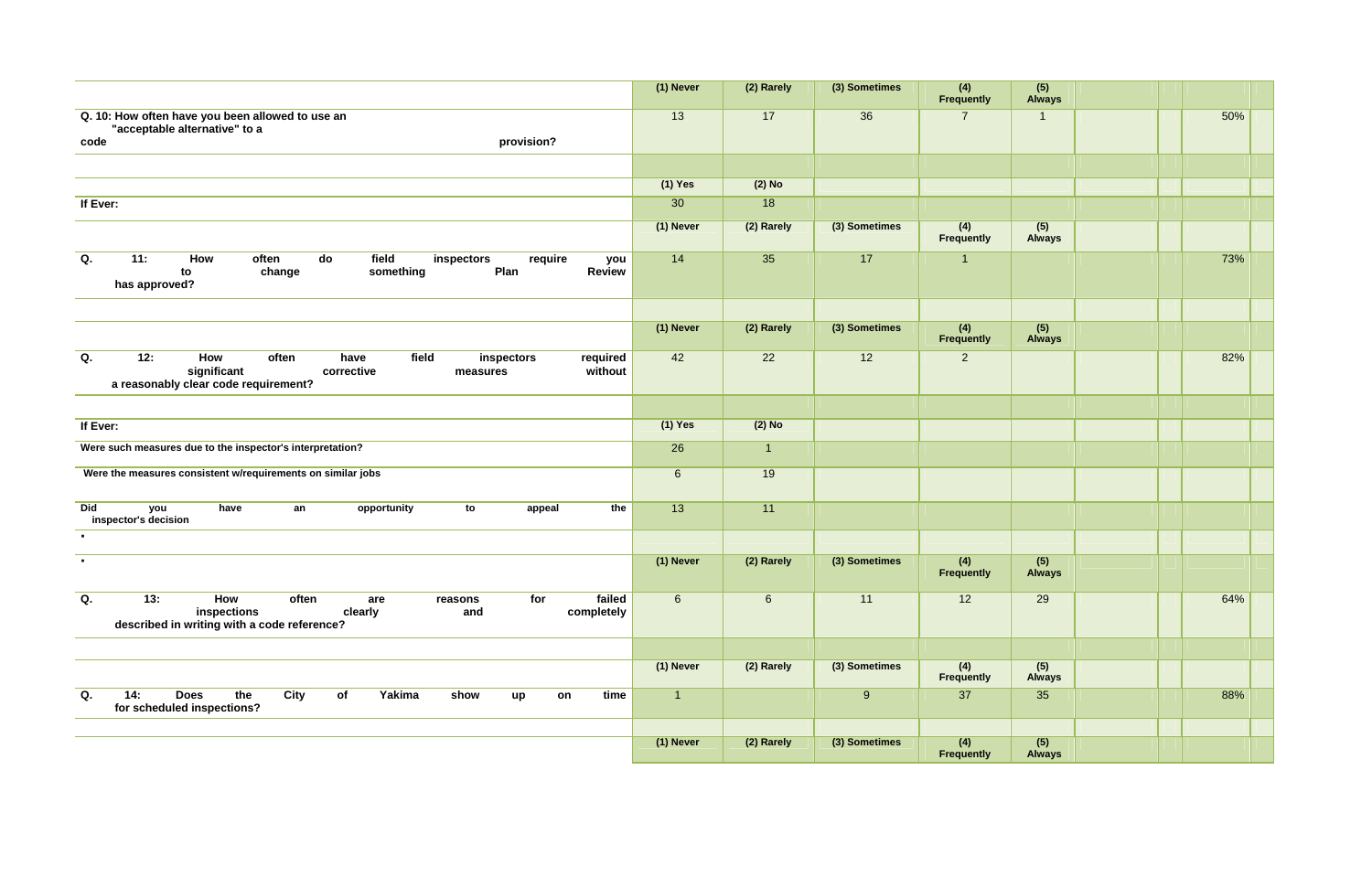| Q. | 15.<br>on your project?        | Has<br>appear                               | the | City<br>for | of<br>a | Yakima                                                                           | ever<br>scheduled | failed<br>to<br>inspection | 47                                 | 27                                  | $\overline{7}$                    |                  | $\overline{2}$             |  | 89% |  |
|----|--------------------------------|---------------------------------------------|-----|-------------|---------|----------------------------------------------------------------------------------|-------------------|----------------------------|------------------------------------|-------------------------------------|-----------------------------------|------------------|----------------------------|--|-----|--|
|    |                                |                                             |     |             |         |                                                                                  |                   |                            |                                    |                                     |                                   |                  |                            |  |     |  |
|    |                                |                                             |     |             |         |                                                                                  |                   |                            | (1) Did they call<br>ahead of Time | (2) Did they call<br>after the fact | (3) Did they never<br>contact you |                  |                            |  |     |  |
|    | If Ever, were you notified?    |                                             |     |             |         |                                                                                  |                   |                            | 10                                 | 3                                   | 10                                | $\overline{1}$   |                            |  |     |  |
|    |                                |                                             |     |             |         |                                                                                  |                   |                            |                                    |                                     |                                   |                  |                            |  |     |  |
|    |                                |                                             |     |             |         | Rate the City of Yakima's development department on each of the following terms: |                   |                            |                                    |                                     |                                   |                  |                            |  |     |  |
|    |                                |                                             |     |             |         |                                                                                  |                   |                            | $(1)$ Poor                         | $(2)$ Fair                          | $(3)$ Good                        | (4) Very<br>Good | $(5)$ No<br><b>Opinion</b> |  |     |  |
|    |                                | A. Competency of counter personnel          |     |             |         |                                                                                  |                   |                            | $\mathbf{3}$                       | 3                                   | 26                                | 53               |                            |  | 93% |  |
|    |                                |                                             |     |             |         |                                                                                  |                   |                            | $(1)$ Poor                         | $(2)$ Fair                          | $(3)$ Good                        | (4) Very<br>Good | (5) No<br>Opinion          |  |     |  |
|    | <b>B. Speed of plan review</b> |                                             |     |             |         |                                                                                  |                   |                            | 10                                 | 12                                  | 18                                | 30               | 11                         |  | 69% |  |
|    |                                |                                             |     |             |         |                                                                                  |                   |                            |                                    |                                     |                                   |                  |                            |  |     |  |
|    |                                |                                             |     |             |         |                                                                                  |                   |                            | $(1)$ Poor                         | $(2)$ Fair                          | $(3)$ Good                        | (4) Very<br>Good | $(5)$ No<br><b>Opinion</b> |  |     |  |
|    |                                | C. Clarity of plan review comments          |     |             |         |                                                                                  |                   |                            |                                    | $9^{\circ}$                         | 22                                | 37               | 9                          |  | 87% |  |
|    |                                |                                             |     |             |         |                                                                                  |                   |                            |                                    |                                     |                                   |                  |                            |  |     |  |
|    |                                |                                             |     |             |         |                                                                                  |                   |                            | $(1)$ Poor                         | $(2)$ Fair                          | $(3)$ Good                        | (4) Very<br>Good | $(5)$ No<br><b>Opinion</b> |  |     |  |
|    |                                | D. Value of suggestions during plan review  |     |             |         |                                                                                  |                   |                            | $\overline{2}$                     | 11                                  | 13                                | 37               | 19                         |  | 79% |  |
|    |                                |                                             |     |             |         |                                                                                  |                   |                            | $(1)$ Poor                         | $(2)$ Fair                          | $(3)$ Good                        | (4) Very<br>Good | $(5)$ No<br><b>Opinion</b> |  |     |  |
|    |                                | E. Reasonableness of plan check fees        |     |             |         |                                                                                  |                   |                            | 8                                  | 16                                  | 29                                | 18               | 10                         |  | 66% |  |
|    |                                |                                             |     |             |         |                                                                                  |                   |                            | $(1)$ Poor                         | $(2)$ Fair                          | $(3)$ Good                        | (4) Very<br>Good | $(5)$ No<br>Opinion        |  |     |  |
|    |                                | F. Reasonableness of permit fees            |     |             |         |                                                                                  |                   |                            | 9                                  | 16                                  | 32                                | 21               | 3 <sup>1</sup>             |  | 68% |  |
|    |                                |                                             |     |             |         |                                                                                  |                   |                            |                                    |                                     |                                   |                  |                            |  |     |  |
|    |                                |                                             |     |             |         |                                                                                  |                   |                            | $(1)$ Poor                         | $(2)$ Fair                          | $(3)$ Good                        | (4) Very<br>Good | $(5)$ No<br>Opinion        |  |     |  |
|    |                                | G. Response to requests for inspections     |     |             |         |                                                                                  |                   |                            | $\overline{2}$                     | $\overline{4}$                      | 27                                | 48               |                            |  | 93% |  |
|    |                                |                                             |     |             |         |                                                                                  |                   |                            | $(1)$ Poor                         | $(2)$ Fair                          | $(3)$ Good                        | (4) Very<br>Good | (5) No<br><b>Opinion</b>   |  |     |  |
|    |                                | H. Responsiveness to construction schedules |     |             |         |                                                                                  |                   |                            | $\overline{1}$                     | $9\,$                               | 20                                | 37               | $8\phantom{1}$             |  | 85% |  |
|    |                                |                                             |     |             |         |                                                                                  |                   |                            |                                    |                                     |                                   |                  |                            |  |     |  |
|    |                                |                                             |     |             |         |                                                                                  |                   |                            | $(1)$ Poor                         | $(2)$ Fair                          | $(3)$ Good                        | (4) Very<br>Good | $(5)$ No<br><b>Opinion</b> |  |     |  |
|    |                                | I. Clarity of inspectors correction notes   |     |             |         |                                                                                  |                   |                            |                                    | 15                                  | 21                                | 44               | $6\phantom{.}6$            |  | 81% |  |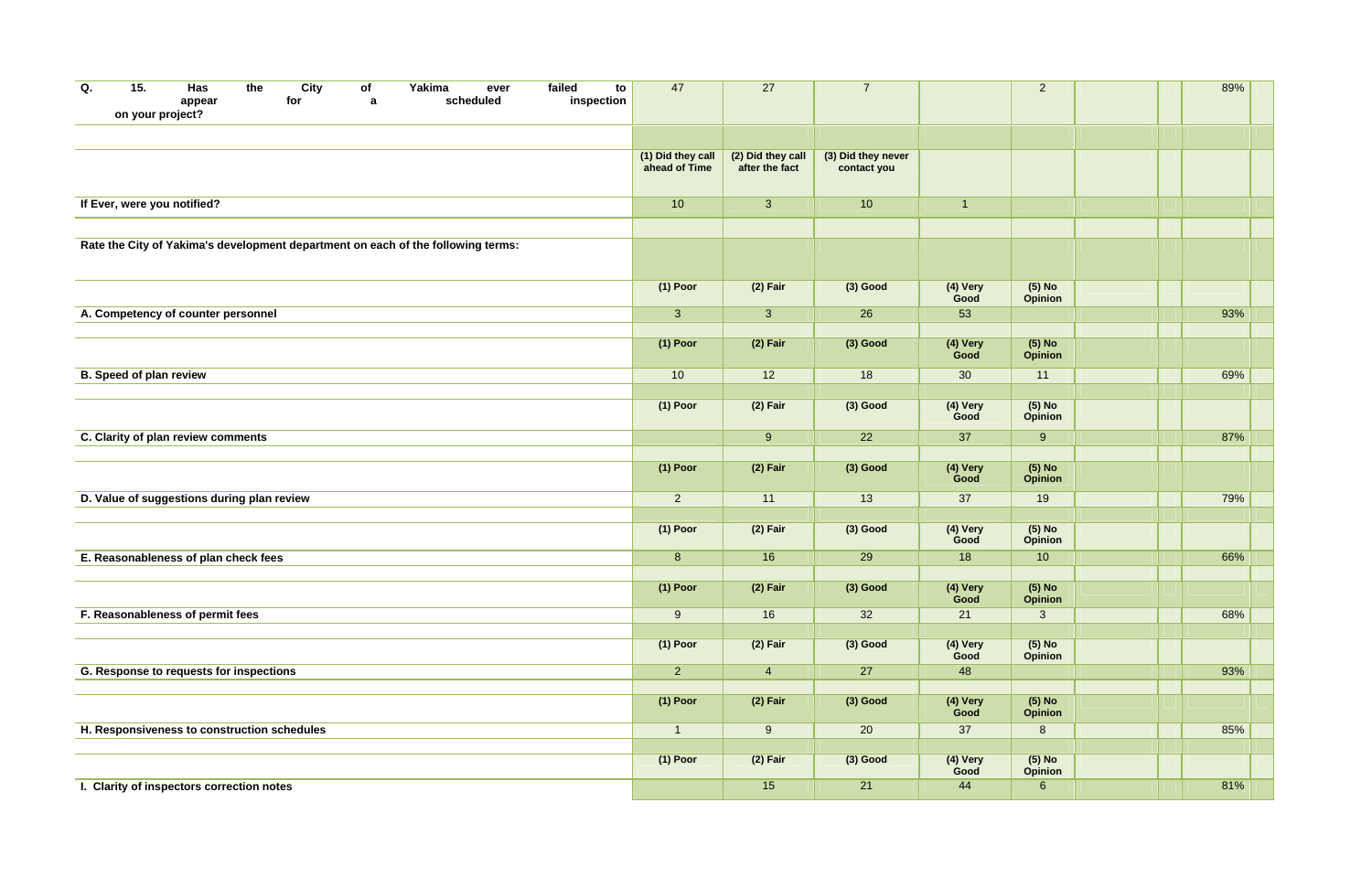|                                                                                                                                                             | $(1)$ Poor      | $(2)$ Fair     | $(3)$ Good     | (4) Very<br>Good           | $(5)$ No<br><b>Opinion</b> |  |     |  |
|-------------------------------------------------------------------------------------------------------------------------------------------------------------|-----------------|----------------|----------------|----------------------------|----------------------------|--|-----|--|
| J. Uniformity of enforcement among inspectors                                                                                                               | $5\phantom{.0}$ | 16             | 25             | 28                         | 8                          |  | 72% |  |
|                                                                                                                                                             |                 |                |                |                            |                            |  |     |  |
|                                                                                                                                                             | $(1)$ Poor      | $(2)$ Fair     | $(3)$ Good     | (4) Very<br>Good           | $(5)$ No<br>Opinion        |  |     |  |
| K. Thoroughness of inspections                                                                                                                              |                 | 11             | 26             | 42                         | $\overline{2}$             |  | 86% |  |
|                                                                                                                                                             |                 |                |                |                            |                            |  |     |  |
|                                                                                                                                                             | $(1)$ Poor      | $(2)$ Fair     | $(3)$ Good     | (4) Very<br>Good           | $(5)$ No<br><b>Opinion</b> |  |     |  |
| L. Timeliness of response to your inquiries                                                                                                                 | $\overline{1}$  | 11             | 26             | 43                         | $\mathbf 1$                |  | 85% |  |
|                                                                                                                                                             |                 |                |                |                            |                            |  |     |  |
|                                                                                                                                                             | $(1)$ Poor      | $(2)$ Fair     | $(3)$ Good     | (4) Very<br>Good           | $(5)$ No<br><b>Opinion</b> |  |     |  |
| M. Timeliness of Administrative decisions                                                                                                                   | $\overline{2}$  | 14             | 21             | 27                         | 14                         |  | 75% |  |
|                                                                                                                                                             |                 |                |                |                            |                            |  |     |  |
|                                                                                                                                                             | $(1)$ Poor      | $(2)$ Fair     | $(3)$ Good     | (4) Very<br>Good           | $(5)$ No<br><b>Opinion</b> |  |     |  |
| N. Timeliness of decisions by Hearing Examiner                                                                                                              | $\overline{4}$  | $\overline{7}$ | 9              | $\overline{7}$             | 37                         |  | 59% |  |
|                                                                                                                                                             |                 |                |                |                            |                            |  |     |  |
|                                                                                                                                                             | $(1)$ Poor      | $(2)$ Fair     | $(3)$ Good     | (4) Very<br>Good           | $(5)$ No<br>Opinion        |  |     |  |
| <b>Timeliness</b><br>of<br>decisions<br>by<br><b>Building</b><br>Code<br>O.<br><b>Board of Appeals</b>                                                      | $\overline{2}$  | $\overline{7}$ | $\overline{7}$ | 8                          | 50                         |  | 63% |  |
|                                                                                                                                                             |                 |                |                |                            |                            |  |     |  |
|                                                                                                                                                             | (1) Yes         | $(2)$ No       |                |                            |                            |  |     |  |
| Q. 16: Has it been your experience that the City of<br>Yakima and Yakima County interpret the<br>same building and zoning codes<br>differently?             | 38              | 37             |                |                            |                            |  |     |  |
|                                                                                                                                                             |                 |                |                |                            |                            |  |     |  |
|                                                                                                                                                             | (1) Building    | (2) Zoning     | $(3)$ Both     | $(4)$ Other:<br>Mechanical |                            |  |     |  |
| If, Yes                                                                                                                                                     | 20              | 2 <sup>1</sup> | 17             | $\overline{1}$             |                            |  |     |  |
|                                                                                                                                                             |                 |                |                |                            |                            |  |     |  |
|                                                                                                                                                             | $(1)$ Poor      | $(2)$ Fair     | $(3)$ Good     | (4) Very<br>Good           |                            |  |     |  |
| Q. 17: How helpful is City of Yakima staff in<br>providing the assistance you need to<br>plan, develop, build or improve property<br>in the City of Yakima? | $\overline{4}$  | 13             | 36             | 26                         |                            |  | 78% |  |